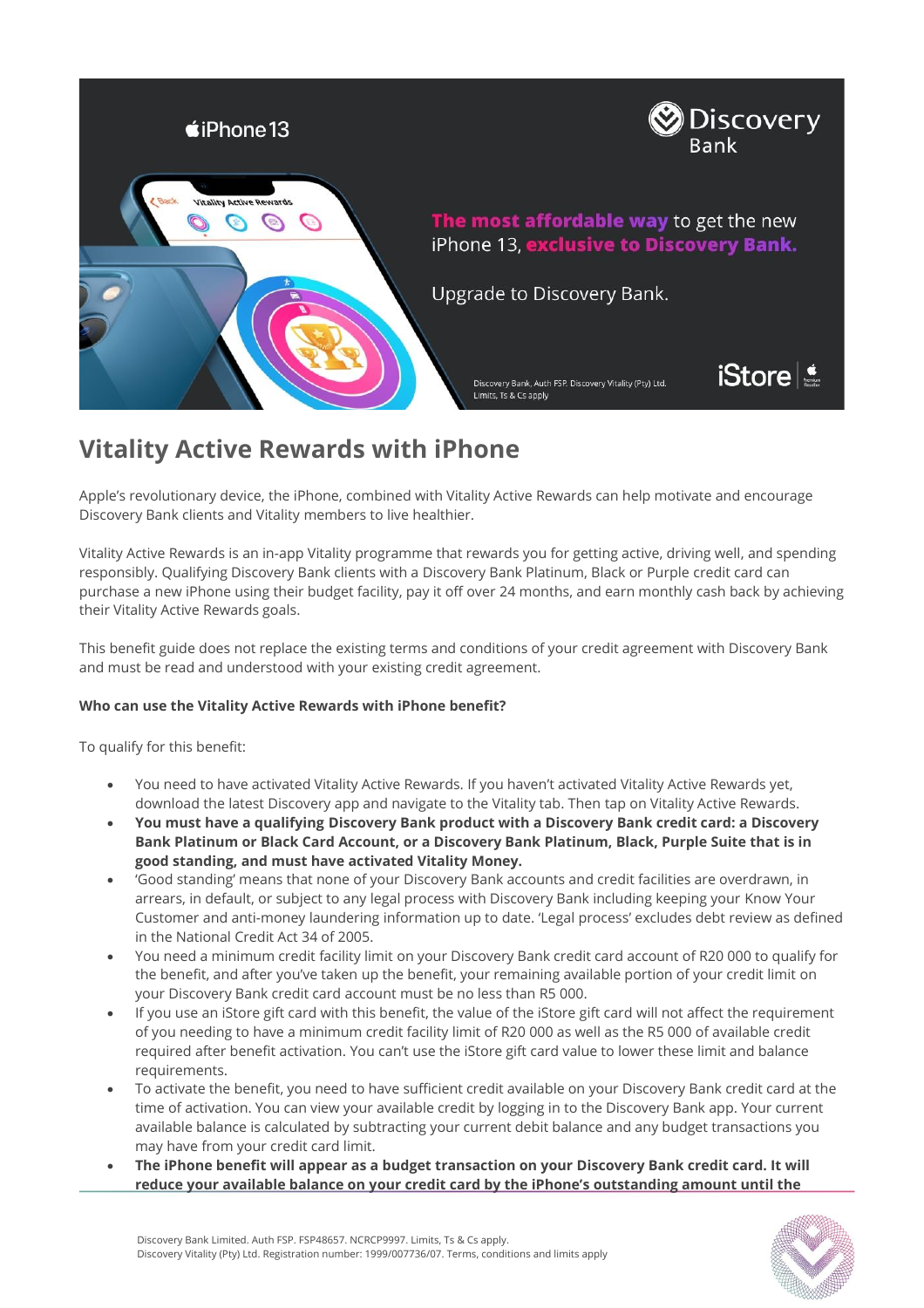

- Interest is charged at your contracted borrowing rate and your cash back will be based on the number of Vitality Active Rewards goals you achieve, as well as your Vitality Money status as part of your Dynamic Interest Rate benefit.
- Only the primary Discovery Bank accountholder can qualify for the Vitality Active Rewards with iPhone benefit.
- Only one iPhone benefit can be active in a 24-month period.

#### **How Vitality Active Rewards with iPhone works**

- If you are a qualifying Discovery Bank client, you can activate the Vitality Active Rewards with iPhone benefit and choose from a variety of iPhones based on the sum of the credit limit you have available (ensuring there will be R5000 available after benefit activation) and the value of any iStore gift card used.
- The iPhones available to you are based on the sum of your individual available credit limit and the value of any iStore gift card used. If a particular model of iPhone is not available, it may be because its cost exceeds this value. This may be because you have a suitable credit limit but need to deposit funds into your credit card account to increase the available balance, or you may need to increase the credit limit on your credit card, or you may need to use an iStore gift card of greater value.
- When using an iStore gift card with this benefit, the value of the gift card won't offset the requirement for the necessary credit limit and available credit as mentioned under qualifying criteria above.
- When you use an iStore gift card with this benefit, the gift card will lower your overall iPhone budget transaction amount (credit amount). This will reduce your iPhone budget instalments but it will also lower the potential cash back you stand to earn over the duration of the benefit if the instalment value is less than the maximum monthly instalment qualifying for cash back.
- Purchase one of the iPhone models available to you based on your available credit limit and iStore gift card value and achieve your weekly Vitality Active Rewards exercise, drive or money goals to receive monthly cash back*.*
- The maximum cash back you qualify for is based on your qualifying Discovery Bank product and card colour. Your actual cash back earned is based on the number of Vitality Active Rewards goals you achieve each month, as well as your Vitality Money status.
- You may choose to purchase a device that costs more or less than the maximum cash back you're eligible for over 24 months, **However, when calculating your monthly cash back we will use the smaller of the two between your actual monthly instalment and the maximum monthly instalment cash back you qualify for.**

| <b>Discovery Bank product colour</b> | <b>Discovery Bank product</b> | <b>Maximum monthly instalment</b><br>qualifying for cash back |
|--------------------------------------|-------------------------------|---------------------------------------------------------------|
|                                      | Discovery Bank Card Account   | R500                                                          |
| Platinum                             | Discovery Bank Suite          | R640                                                          |
|                                      | Discovery Bank Card Account   | R640                                                          |
| <b>Black</b>                         | Discovery Bank Suite          | R765                                                          |
| Purple                               | Discovery Bank Suite          | R <sub>1</sub> 120                                            |

• If you change from one qualifying Discovery Bank product to another, the maximum cash back you can get will be as per that of your new Discovery Bank product.

**Example:** You have a Discovery Bank Black Suite and you're eligible for a maximum monthly cash back of R765, but you purchase an iPhone with projected monthly instalments of R950. This R185 will not be covered by any potential cash back since it is above the maximum cash back for your product. If you meet 11+ of your Vitality Active Rewards goals and receive monthly cash back of R765, the R185 which is not covered becomes your effective monthly cost for the iPhone. Your full instalment will always be charged to your credit card account and cashbacks will be paid thereafter.

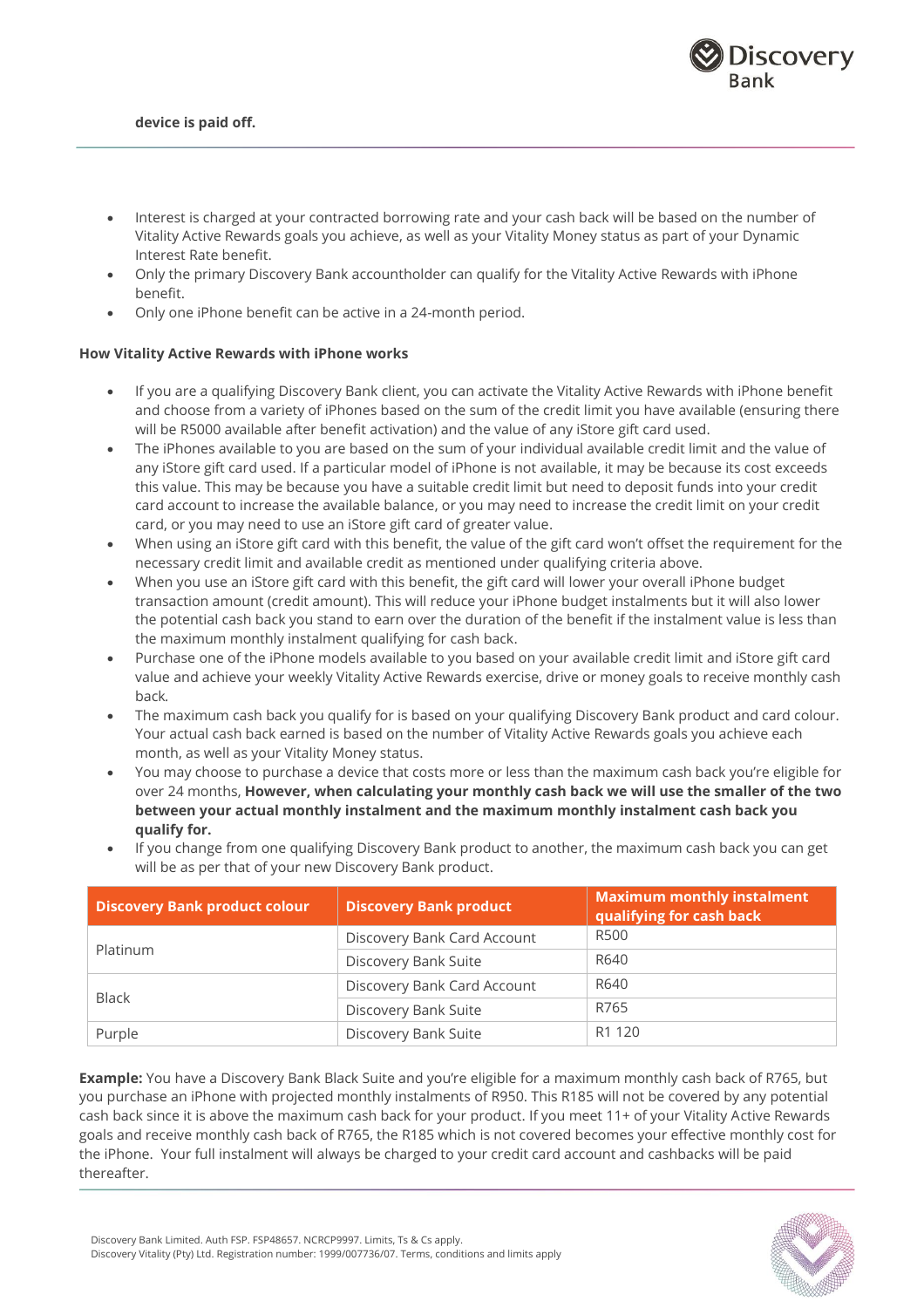# **Percentage of maximum monthly cash back based on Vitality Active Rewards goals**

| Number of goals achieved in<br>reward cycle                                                                                             | <b>Discovery</b><br><b>Bank</b><br><b>Platinum</b><br>Card<br><b>Account</b> | <b>Discovery</b><br><b>Bank</b><br><b>Platinum</b><br><b>Suite</b> | <b>Discovery</b><br><b>Bank Black</b><br>Card<br><b>Account</b> | <b>Discovery</b><br><b>Bank Black</b><br><b>Suite</b> | <b>Discovery</b><br><b>Bank</b><br><b>Purple</b><br><b>Suite</b> |
|-----------------------------------------------------------------------------------------------------------------------------------------|------------------------------------------------------------------------------|--------------------------------------------------------------------|-----------------------------------------------------------------|-------------------------------------------------------|------------------------------------------------------------------|
| 0 to 3 or non-qualifying                                                                                                                | $0\%$                                                                        | $0\%$                                                              | $0\%$                                                           | $0\%$                                                 | $0\%$                                                            |
| 4 to 6 and qualifying                                                                                                                   | 17.5%                                                                        | 17.5%                                                              | 17.5%                                                           | 17.5%                                                 | 17.5%                                                            |
| 7 to 8 and qualifying                                                                                                                   | 25%                                                                          | 25%                                                                | 25%                                                             | 25%                                                   | 25%                                                              |
| 9 to 10 and qualifying                                                                                                                  | 50%                                                                          | 50%                                                                | 50%                                                             | 50%                                                   | 50%                                                              |
| 11+ and qualifying                                                                                                                      | 100%                                                                         | 100%                                                               | 100%                                                            | 100%                                                  | 100%                                                             |
| <b>Maximum monthly</b><br>instalment qualifying for<br>cash back (including Vitality<br>Money cash back from<br>Dynamic Interest Rates) | <b>R500</b>                                                                  | <b>R640</b>                                                        | <b>R640</b>                                                     | R765                                                  | R1 120                                                           |

# **Maximum saving on the purchase of an iPhone of your choice on a 24-month payment plan:**

| <b>Number of goals</b><br>achieved in reward<br>cycle | <b>Reaching 4 to 6</b><br>goals a month<br><b>Belongs to Vitality</b><br>Money and may or<br>may not belong to<br>other Vitality<br>programmes | <b>Reaching 7 to 8</b><br>goals a month<br><b>Belongs to Vitality</b><br>Money and at least<br>one other Vitality<br>programme | <b>Reaching 9 to 10</b><br>goals a month<br>Belongs to all three<br><b>Vitality programmes</b> | Reaching 11+<br>goals a month<br><b>Belongs to all</b><br>three Vitality<br>programmes |
|-------------------------------------------------------|------------------------------------------------------------------------------------------------------------------------------------------------|--------------------------------------------------------------------------------------------------------------------------------|------------------------------------------------------------------------------------------------|----------------------------------------------------------------------------------------|
| <b>Discovery Bank</b><br><b>Product</b>               | <b>Maximum saving</b>                                                                                                                          | <b>Maximum saving</b>                                                                                                          | <b>Maximum saving</b>                                                                          | <b>Maximum saving</b>                                                                  |
| Discovery Bank<br><b>Platinum Card Account</b>        | $=$ R87.50 cash back<br>* 24 months<br>$=$ up to R2 100<br>back.                                                                               | $=$ R125.00 cash back<br>* 24 months<br>$=$ up to R3 000<br>back.                                                              | $=$ R250.00 cash back<br>* 24 months<br>$=$ up to R6 000<br>back.                              | $=$ R500.00 cash<br>back * 24 months<br>$=$ up to R12 000<br>back.                     |
| Discovery Bank<br>Platinum Suite                      | $=$ R112.00 cash back<br>* 24 months<br>= up to R2 688<br>back.                                                                                | $=$ R160.00 cash back<br>$*$ 24 months<br>= up to R3 840<br>back.                                                              | $=$ R320.00 cash back<br>* 24 months<br>= up to R7 680<br>back.                                | $=$ R640.00 cash<br>back $*$ 24 months<br>$=$ up to R15 360<br>back.                   |
| Discovery Black Card<br>Account                       | $=$ R112.00 cash back<br>* 24 months<br>= up to R2 688<br>back.                                                                                | $=$ R160.00 cash back<br>* 24 months<br>= up to R3 840<br>back.                                                                | $=$ R320.00 cash back<br>* 24 months<br>= up to R7 680<br>back.                                | $=$ R640.00 cash<br>back $*$ 24 months<br>$=$ up to R15 360<br>back.                   |
| Discovery Bank Black<br>Suite                         | $=$ R133.88 cash back<br>* 24 months<br>$=$ up to R3 213<br>back.                                                                              | $=$ R191.25 cash back<br>* 24 months<br>$=$ up to R4 590<br>back.                                                              | $=$ R382.50 cash back<br>* 24 months<br>$=$ up to R9 180<br>back.                              | $=$ R765.00 cash<br>back * 24 months<br>$=$ up to R18 360<br>back.                     |

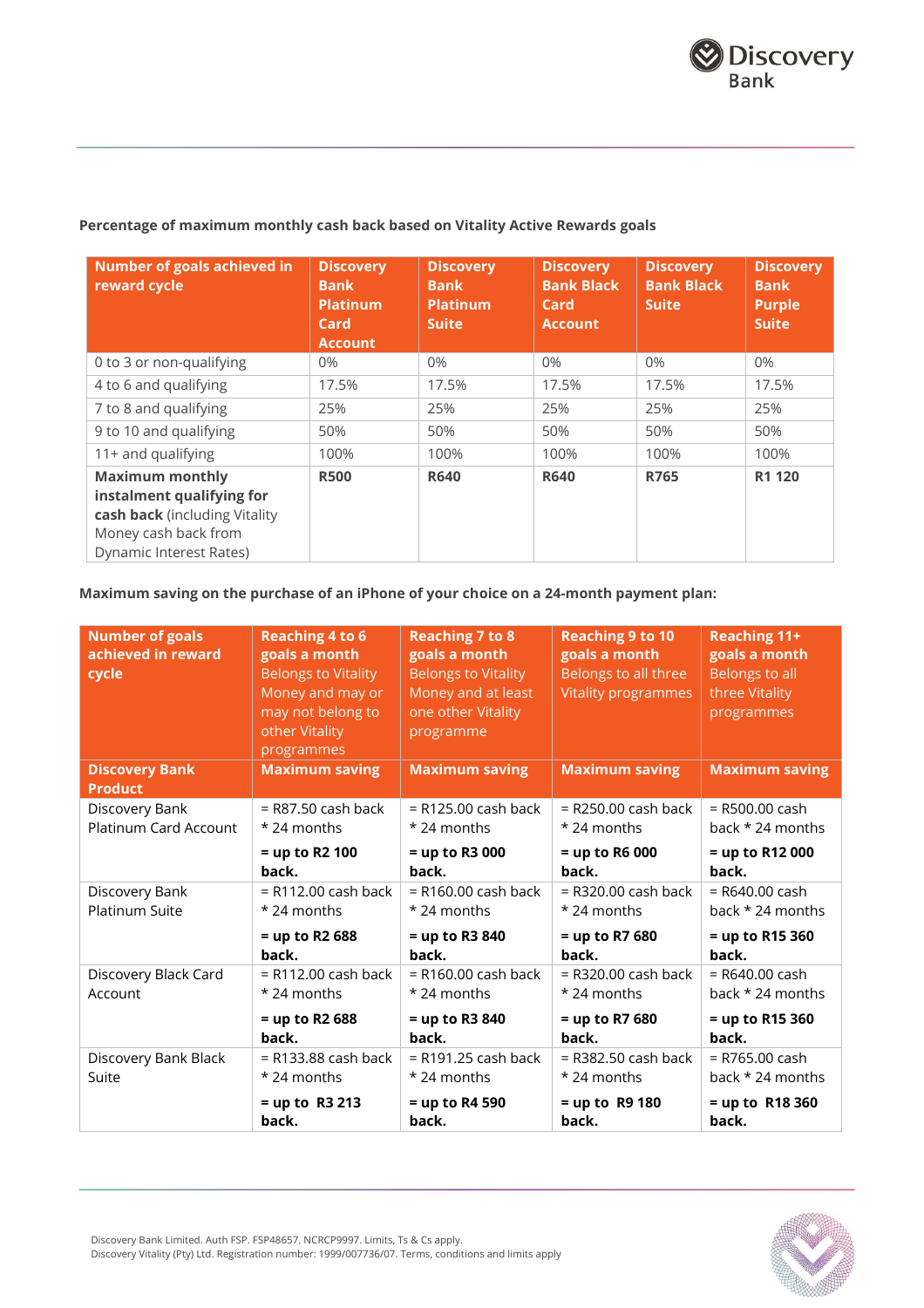

| Discovery Bank Purple | $=$ R196.00 cash back $\parallel$ | = R280.00 cash back       | = R560.00 cash back        | . = R1 120.00 cash         |
|-----------------------|-----------------------------------|---------------------------|----------------------------|----------------------------|
| Suite                 | $\cdot$ * 24 months               | $\star$ 24 months         | * 24 months                | back * 24 months           |
|                       | $=$ up to R4 704<br>back.         | $=$ up to R6 720<br>back. | $=$ up to R13 440<br>back. | $=$ up to R26 880<br>back. |

- The Vitality Active Rewards with iPhone benefit is a 24-month budget transaction created against your existing credit card.
- If you have an iStore gift card, you can use it as payment towards your iPhone during the activation process only. To use the gift card, you need to enter the gift card number when purchasing the iPhone. The value that is on the iStore gift card will reduce the total owing amount (total credit amount) and lower your monthly budget transaction amount. Please note that this will also lower the potential cash back you stand to earn over the duration of the benefit.
- You can only use an iStore gift card when purchasing an iPhone. You cannot use it once the iPhone has been purchased and the benefit activated. Only one iStore gift card can be used during the activation process.
- The benefit is applicable to qualifying Discovery Bank clients who are primary accountholders.
- As you pay off your budget transaction, the amount becomes available on your credit facility for you to use. Your iPhone budget transaction will incur interest at your contracted borrowing rate, which is a variable rate based on the prime rate. An increase or decrease in the underlying prime rate will result in a recalculation of the instalment due. In addition, any change to your underlying product which may impact your contracted rate will also result in a recalculation of your iPhone budget instalment.
- Your monthly instalment is due and payable and included in the minimum amount due of your credit card against which the budget transaction of the iPhone benefit is processed. The budget transaction and instalments will reflect on your monthly credit card statement.
- You could earn cash back based on your Vitality Money status as part of your Dynamic Interest Rates benefit on your single credit facility.
	- o We pay the cash back for your iPhone into your Discovery Bank credit card account every month. **Example**: You have a monthly instalment of R704.71 due based on your contracted borrowing rate of 11.75%. You receive R46.52 in Vitality Money cash back, which is a personalised Dynamic Interest Rate cash back of 6.75%. You did not achieve any of your Vitality Active Reward goals, therefore your total cash back consists of R46.52 from Vitality Money and your effective cost for the month will be R658.19. Your full instalment will always be charged to your credit card account and cashbacks will be paid thereafter.

The [Vitality Money](https://www.discovery.co.za/assets/discoverycoza/bank/legal/vitality-money-terms-and-conditions.pdf) rules[, terms and conditions](https://www.discovery.co.za/assets/template-resources/vitality/vitality-main-rules-bank-only-2019.pdf) apply.

- You may earn Vitality Active Rewards cash back. The cash back amount is dependent on the number of goals you have achieved and the type of qualifying Discovery Bank product you have.
	- o You can boost your cash back by having an active Vitality Health and/or Vitality Drive membership with Vitality Active Rewards activated.
	- o Any combination of the Vitality Money and Vitality Health and/or Vitality Drive programmes can earn you cash back based on your engagement levels with Vitality Active Rewards.
	- o To achieve the maximum cash back, you will need to activate all three Vitality Active Rewards programmes and achieve all your Vitality Active Rewards exercise, drive and money goals. **Example**: You have a Discovery Bank Black Suite and you've purchased an iPhone worth R22 000 using the iPhone benefit. You have a monthly instalment due of R1 064 for the iPhone budget transaction, based on your contracted borrowing rate of 14.75%. You receive R35 in Vitality Money cash back. You achieve 1 Vitality Active Rewards drive goal, 2 Vitality Active Rewards exercise goals and 1 Vitality Active Rewards money goal, which means you get 17.5% cash back on a maximum instalment amount of R765. Your cash back is calculated as (the lower of R1 029 [R1 064 less R35] and  $R765$ <sup>\*</sup>17.5% = R133.88.

Your total cash back therefore consists of R35 from Vitality Money and R133.88, based on the Vitality Active Rewards goals you've achieved.

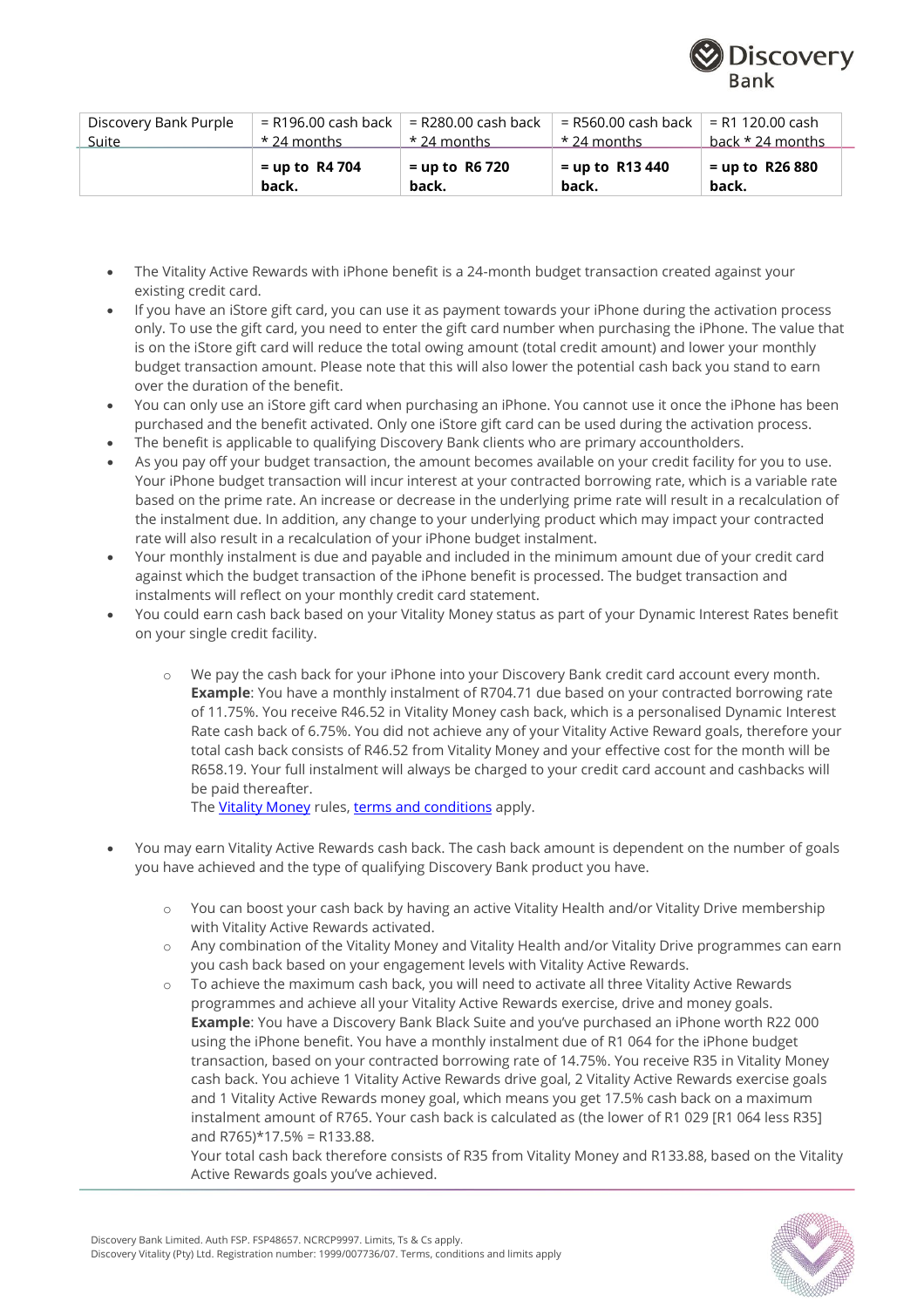

• You can activate the Vitality Active Rewards with iPhone benefit and Apple Watch benefit at the same time.

#### **How to activate Vitality Active Rewards with iPhone benefit**

- Download the latest Discovery Bank app.
- You'll be able to see if you qualify for the Vitality Active Rewards with iPhone benefit by tapping *More* at the bottom of the screen, and then on the *iPhone benefit* menu.
- If a primary Discovery Bank accountholder already has an active Vitality Active Rewards with iPhone benefit, they don't qualify for another iPhone benefit.
- If at any stage you're no longer eligible for this benefit, your ability to activate the benefit will be removed.

#### **Select and collect your iPhone from the iStore**

- Go to the **iPhone benefit** on the Discovery Bank app to browse the iPhones you could purchase based on your available credit limit and calculate your monthly cash back or repayments. Then visit an [iStore near you](https://www.myistore.co.za/storelocator) to select your iPhone.
- Ask the iStore assistant to help you scan the iPhone's barcode (serial number) using the Discovery Bank app to view your estimated cash back based on your goal achievement with Vitality Active Rewards each month.
- If you want to use an iStore gift card to lower the purchase cost of the iPhone, the total credit cost and associated budget transaction amounts, enter the gift card number and the amount you want to use before purchasing your iPhone.
- To complete the activation process, accept the terms and conditions of the benefit. A QR code will be generated and a budget purchase will automatically be added to your chosen Discovery Bank credit card, which is payable over the next 24 months. Present your QR code to the iStore assistant to complete the process and walk out with your new iPhone.
- Your iPhone QR code is not transferable. It cannot be exchanged for cash or for any other iStore product.
- Accessories will not be included as part of the Vitality Active Rewards with iPhone benefit.
- iStore offers free technical assistance to customers purchasing any supported device. This includes data transfers, software updates, device syncing and setting up a device based on the customer's requirements.

#### **Keep achieving your goals to help cover the cost of your iPhone**

- By activating the Vitality Active Rewards with iPhone benefit, you agree that you'll meet your weekly Vitality Active Rewards goals over the 24-month iPhone budget transaction period to receive cash back to help cover the cost of your iPhone.
- If you don't meet any of your weekly Vitality Active Rewards goals, you will not receive your monthly cash back.
- Only members with a full Vitality Health plan or a Vitality Purple Health plan will have their Vitality Active Rewards exercise goals count towards the Vitality Active Rewards with iPhone benefit.
- Only the primary Discovery Bank accountholder can activate the Vitality Active Rewards with iPhone benefit. Secondary Discovery Bank cardholders don't qualify for the benefit. Transfers from the primary Discovery Bank accountholder to any other person will not be allowed.
- If you can't achieve your goals because of illness, travel needs, or any other factors, you will still be liable to pay the monthly instalment – this iPhone instalment amount is due and payable and will be included in the minimum amount due on your Discovery Bank credit card.
- Your qualifying Discovery Bank credit card account must have a **monthly card spend of at least R2 500** to qualify for your monthly cash back. This spend will be determined each month to assess cash back eligibility**.**  You can request a limit increase by calling us on 0800 07 96 97. If you do not meet this spend requirement, you will not receive any cash back in the month regardless of achieving Vitality Active Rewards goals. **Please note: Your monthly spend is calculated based on your spend during your goal cycle and not based on a calendar month.**

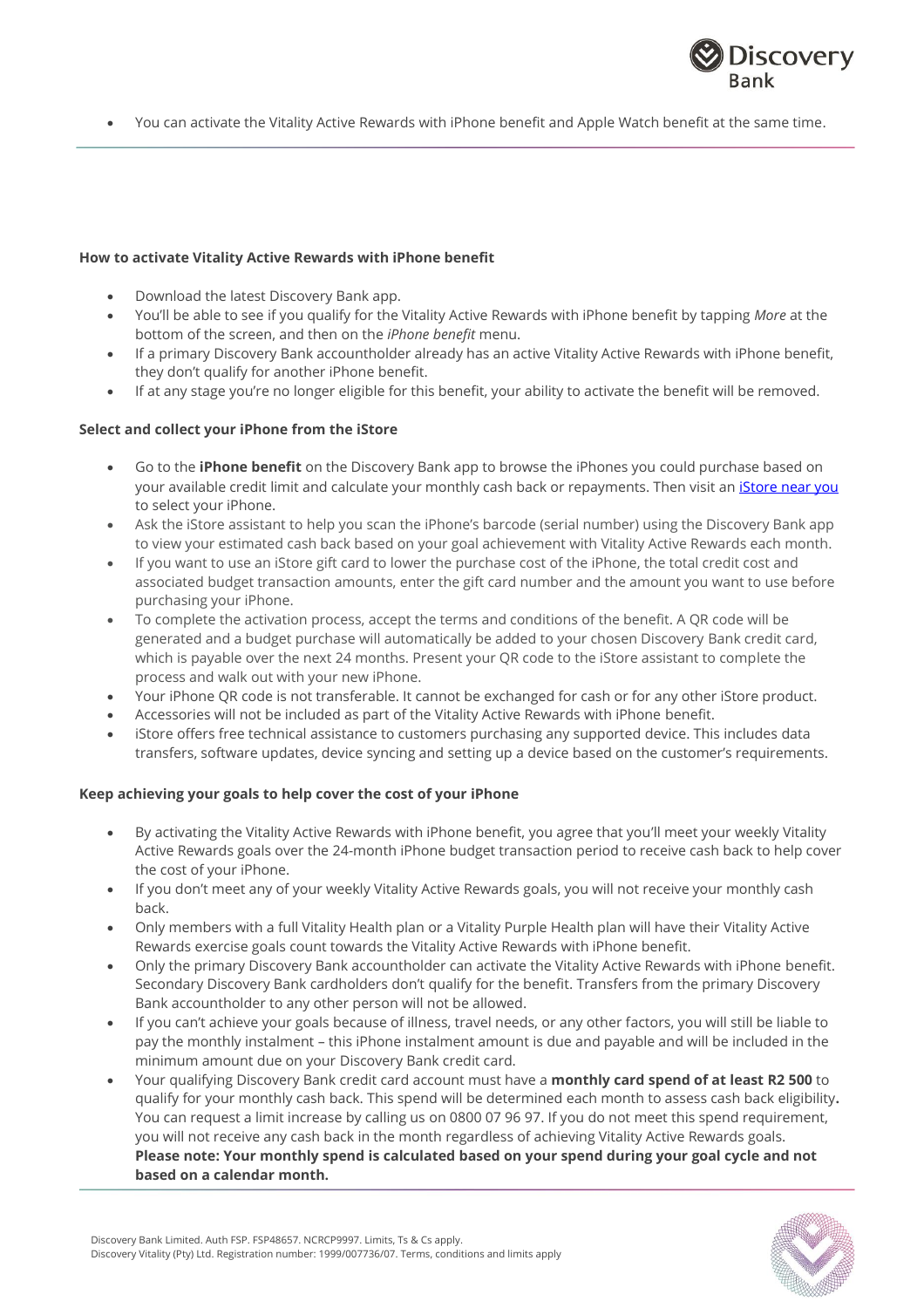

- Monthly spend is calculated at the end of each reward cycle. You won't qualify for cash back if you don't meet these minimum spend thresholds for the month.
- Your rewards will be calculated on a four-week cycle from the first Saturday after your purchase of the iPhone. Your budget instalment will be charged and your cash back will be paid into your credit card on the first Wednesday after the four-week cycle has run.
- When you activate this benefit, you agree that your existing payment instruction to Discovery Bank stays the same unless it has been updated by you.
- The standard payment process of your account will be followed.
- If a monthly instalment is unsuccessful, Vitality will stop calculating your Vitality Active Rewards goals that count toward your Vitality Active Rewards with iPhone benefit. Once you've paid all amounts that are in arrears, Vitality will start calculating these goals again. Any goals achieved during the period that you were in arrears won't be retrospectively allocated once you bring your account up to date.

## **Adjustment of Vitality Active Rewards goals**

The Vitality Active Rewards goals are dynamic: they adjust upwards and downwards based on your behaviour and goal achievement to either gradually encourage you to improve your behaviour or to keep you motivated and engaged at the current level, or a lower level if that's more appropriate for your level of engagement with the Vitality Health, Vitality Drive or Vitality Money programmes. The [Vitality Active Rewards benefit](https://www.discovery.co.za/discovery_coza/web/linked_content/pdfs/vitality/benefit_rules/vitality_active_rewards_benefit_guide.pdf) rules, terms, and conditions apply.

#### **Returns**

If you want to return your iPhone the following will apply:

- If you return an unopened and fully sealed product purchased from an iStore **within seven days** of the purchase date, you'll receive a full refund. If you used an iStore gift card to part-pay the phone, then the value you paid will be paid back into the gift card and the remainder will be refunded to your Discovery Bank account.
- If you return an opened or unsealed product purchased from an iStore **within ten days** of the purchase date, you'll receive a refund on the purchase price less a 20% handling fee. If you have used an iStore gift card to part-pay the phone, you will receive the refund into your Discovery Bank account up until the original budget transaction amount, less 20% handling fee, and then receive the remainder on an iStore gift card.
- In all cases, the iPhone mustn't be damaged.
- The iPhone benefit will end and you will not receive cash back.

## **Exchanges**

If you want to change your current iPhone (and do so after 10 days), the following will apply:

- First, you must settle the remaining amount of your current iPhone on your Discovery Bank credit card. If you choose not to settle the remaining cost on your current iPhone, the benefit will remain active and you will continue to pay the monthly instalment amount for the remainder of the 24 months.
- Once you have settled the remaining amount, the existing iPhone benefit will be cancelled and you'll be able to activate the Vitality Active Rewards with iPhone benefit again. This is subject to passing the eligibility criteria.
- You can't transfer the benefit to another person.

If you have any queries related to returns or exchanges, contact Discovery Bank on 0800 07 96 97.

For repairs, please speak to iStore directly. To view the full iStore return and exchange terms and conditions, visit [www.istoreonline.co.za.](http://www.istoreonline.co.za/)

#### **Settling your iPhone benefit budget account**

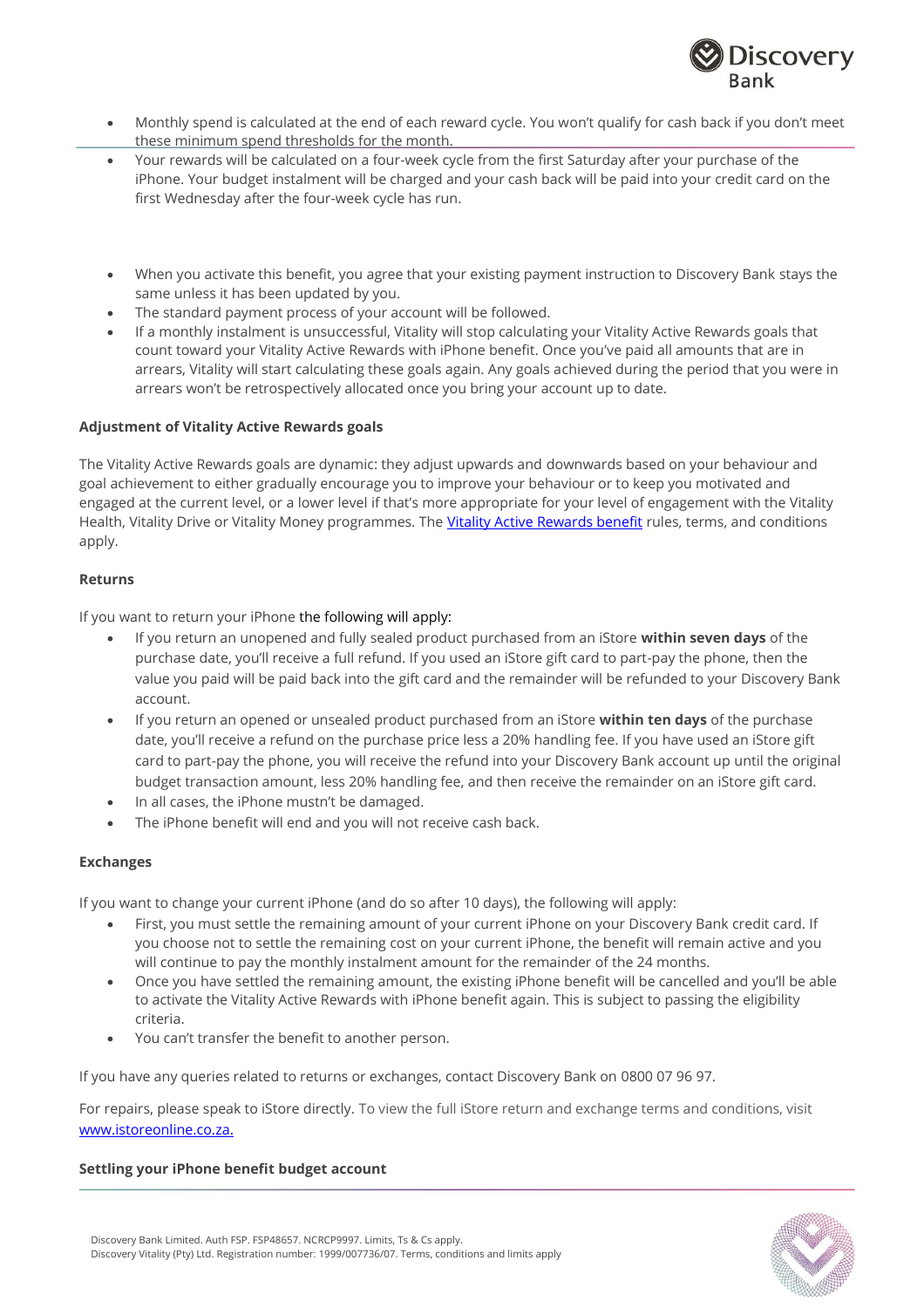

You can settle your iPhone benefit budget account in part or in full using the Discovery Bank app.

- When **settling your budget account in full**, you are cancelling your iPhone benefit and will no longer receive the monthly cash back, as this is dependent on the monthly budget instalment.
- If you **part-settle your budget account**, we recalculate the iPhone budget account to ensure the term remains the same, but the instalment amount decreases – which may take a day to reflect. The recalculation may also affect your cash back and the maximum cash back you stand to earn may decrease too.

#### Refer to the *How Vitality Active Rewards with iPhone works* section above for more details.

You can pay your iPhone budget account in full by following these steps:

- 1. Log in to the Discovery Bank app.
- 2. Go to the iPhone budget account details screen and tap **Settlement amount**.
- 3. Tap **Transact** and then **Transfer**.
	- You can transfer from your credit card account to the iPhone budget account to settle an amount. To pay for the device in full, transfer the full outstanding amount.
- 4. The iPhone benefit will end when your current iPhone rewards cycle ends.

You can part-pay your iPhone budget account by following these steps:

- 1. Log in to the Discovery Bank app.
- 2. Tap **Transact** and then **Transfer**.
	- You can transfer from your credit card account to the iPhone budget account to settle an amount.
	- Instead of settling the full amount, you can pay a smaller amount.
	- This will trigger a recalculation on the iPhone budget account to ensure that the term remains the same, but the instalment amount decreases. This process may take a day to reflect.
	- The recalculation may also affect your cash back and the maximum cash back you stand to earn may decrease too.

#### **Ending the iPhone benefit**

Your Vitality Active Rewards with iPhone benefit will be cancelled, your cash back will not be paid and the balance of the device immediately becomes due and payable in full, if:

- You cancel your Vitality Active Rewards with iPhone benefit or your qualifying Discovery Bank account.
- You downgrade to a Discovery Bank account that doesn't qualify for the Vitality Active Rewards with iPhone benefit.
- You reduce the straight limit of your Discovery Bank credit card to lower than the limit required to be eligible for this benefit.
- Your qualifying Discovery Bank account is no longer in good standing or is closed.

Where the device is returned in line with the terms set out above, the iPhone benefit will be cancelled and your cash back won't be paid.

Where the iPhone budget account is settled in full before the end of the 24-month term, the iPhone benefit will be cancelled and your cash back won't be paid.

#### **Sharing of information**

When you activate this benefit, you agree that Discovery Vitality, Discovery Bank, and iStore in South Africa may share your personal information to administer the benefit. View our **Privacy [Statement.](https://www.discovery.co.za/assets/discoverycoza/bank/legal/privacy-statement.pdf)**